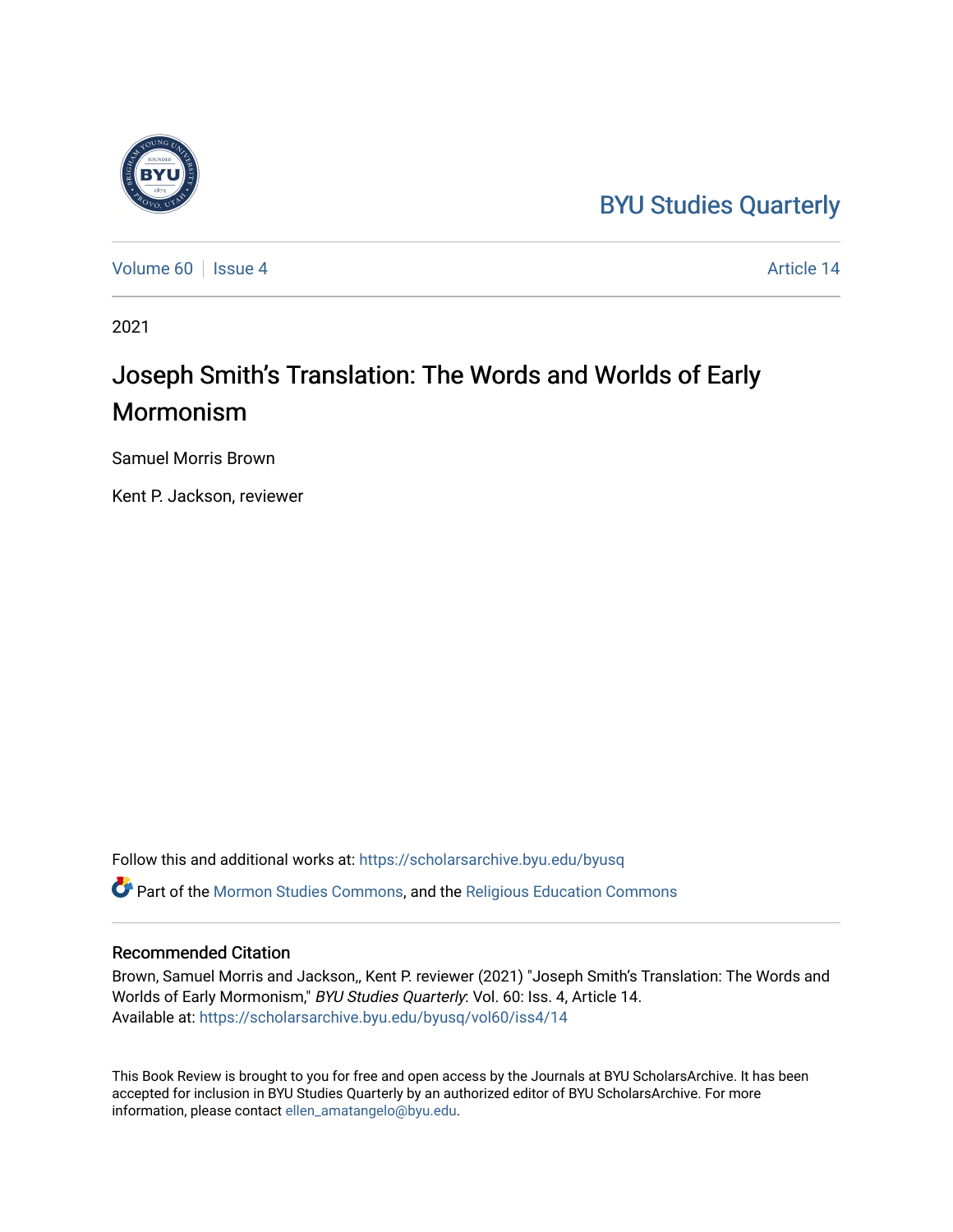## *Joseph Smith's Translation: The Words and Worlds of Early Mormonism* By Samuel Morris Brown

New York: Oxford University Press, 2020

*Reviewed by Kent P. Jackson*

Samuel Morris Brown's *Joseph Smith's Translation: The Words and Worlds of Early Mormonism* announces a sweeping objective: to place all of Joseph Smith's prophetic projects under a single heading: *translation.* The thesis of the book is that "translation as a source of scriptural texts" is mirrored in "translation as a process by which humans became assimilable to the divine presence" (ix). "Translation was about more than words and sentences. Translation was also concerned with the transformation of human beings and the worlds they were capable of inhabiting. These twin senses of translation run together in early Latter-day Saint thought" (4).

This book is a collection of essays, some of which revisit previously published material (ix). Refreshingly, Brown notes changes in his previous thinking, a welcome acknowledgment in an exploratory work of this kind (for example, 34–35). The chapters cover Joseph Smith's new scriptural texts, such as the Book of Mormon and the book of Abraham, as well as more esoteric topics such as the quest for "Pure Language" and the "Nature of Time." My general feeling of the book is that it often concludes more than the evidence allows, and it is more a book of philosophical musings than a book of history. The translation thesis is intriguing, however, and the parallels between "translation" and "translation" are thought-provoking. After the book's introduction, the thesis is rarely mentioned again until the final chapter, where it makes perfect sense woven nicely into the discussion of the temple.

Brown writes of the Prophet's "goals and aspirations" in his revelatory projects, and he uses words like "he [Joseph Smith] feared," "he worried that," he "was haunted by," and he "sought to make sense of," all without citing sources (7). These phrases suggest conscious objectives on the Prophet's part, yet the evidence seems to show his surprise at the

Published by BYU ScholarsArchive, 2021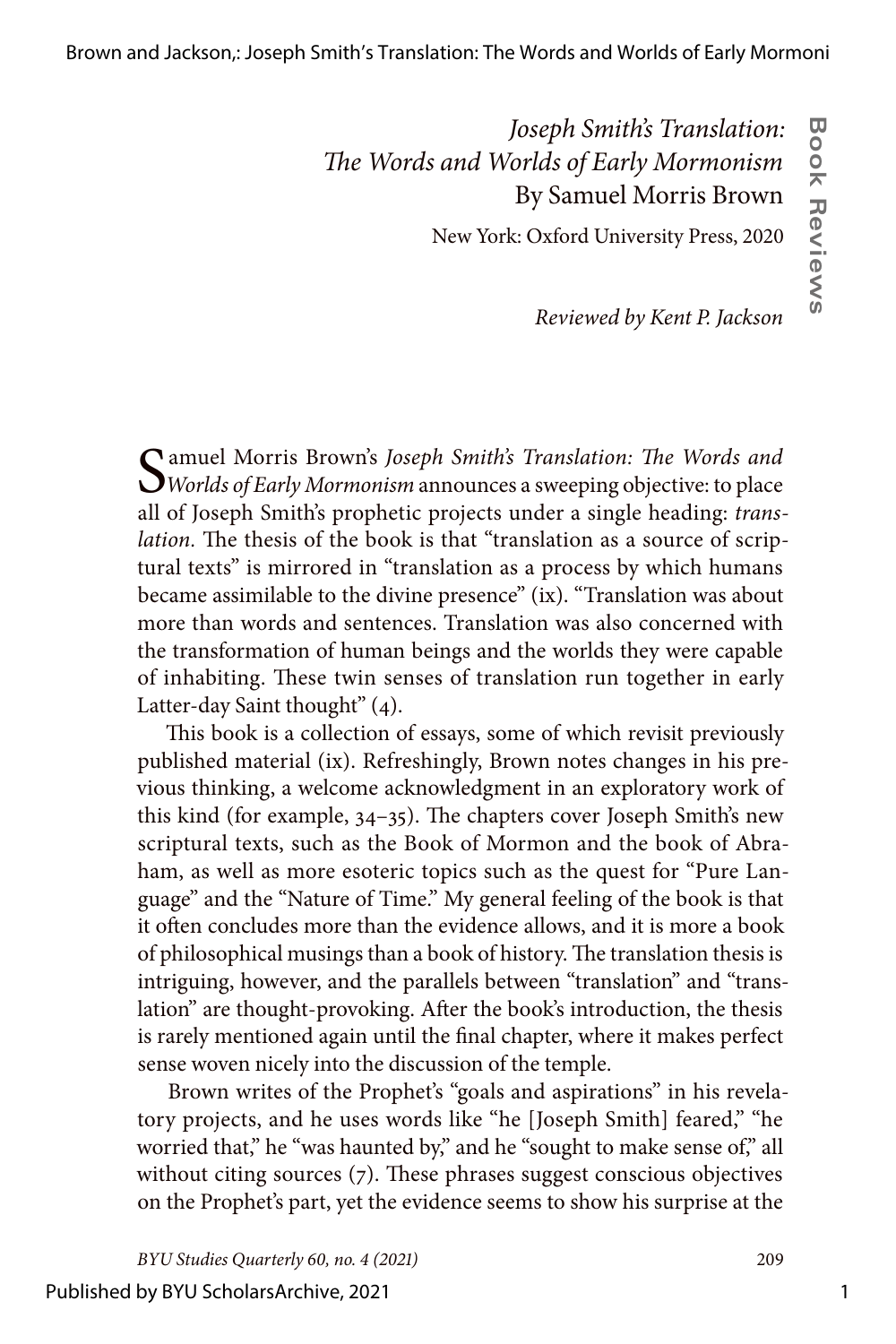revelations when he received them. It may well be that after the fact we can see a grand design, but I'm not convinced that Joseph Smith was aware of it until late in his career.

In the chapter "The Quest for Pure Language," Brown cites some contemporary non–Latter-day Saint statements about a desire for the language of Eden to enable communication on a more heavenly level. He then suggests that statements like those reflect the ideas of Joseph Smith, but this kind of environmental reasoning doesn't always work. He quotes the Prophet wishing he could communicate in better ways, but the Prophet's words seem only to reflect the frustration he felt when he was not able to express himself adequately. Brown adds a mystical element to all this that does not seem warranted by the evidence, suggesting that the ability to communicate in Edenic words somehow equates with transcendent power. He invokes the document "A Sample of Pure Language" from March 1832 as evidence of a desire to know something about divine language, and that is certainly what it appears to be. But the document itself is enigmatic, and half of the "pure language" in it is English ("Son," "sons," "angels").<sup>1</sup> The major contributions of the "Sample of Pure Language" seem to be that it tells us that God's name is Awmen (later rendered "Ahman"; see D&C 90:17), and it implies that God, Jesus, humans, and angels are of the same category of beings. Beyond that, it is hard to tell what the document suggests. Brown believes that Joseph Smith was on a lifelong quest to find pure language and sees events surrounding the coming forth of the book of Abraham to be part of that process. I find more compelling the idea that what the Prophet was seeking was not mystical power through language but simply truth—new information through new revelation.

The chapter "The Nature of Time" suggests that Joseph Smith's revelations cross time boundaries. I suspect that they do that but only in the most down-to-earth way: they provide information about the past. I did not find Brown's idea compelling that the revelations flatten time, collapse time, or fuse time periods together. Instead, they make simple and concrete historical statements: Adam, Eve, Abraham, and Moses all had the same gospel of Jesus Christ that we have today. Joseph Smith learned these things when new texts were revealed to him, starting with the Book of Mormon, which is the first Latter-day Saint text that presents Christianity before Christ. New texts revealed new historical realities.

<sup>1. &</sup>quot;Sample of Pure Language, between circa 4 and circa 20 March 1832," 144, Joseph Smith Papers, https://www.josephsmithpapers.org/paper-summary/sample-of-pure -language-between-circa-4-and-circa-20-march-1832/1.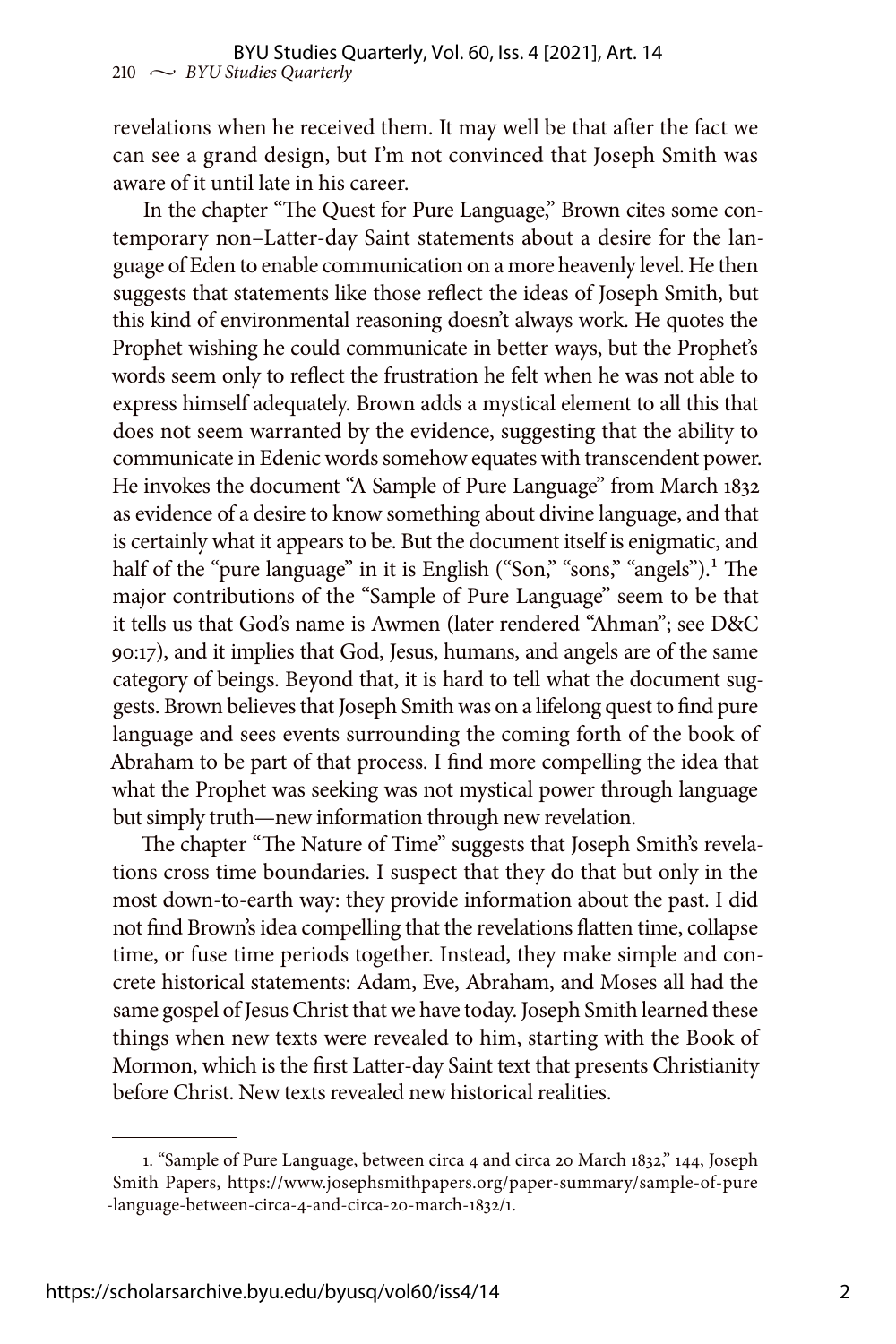Brown emphasizes that all Joseph Smith's translations—the Book of Mormon, the Joseph Smith Translation of the Bible, and the book of Abraham—"are biblical in nature." This is certainly true, but I think the author overreaches when he states that all of them were "concerned with recovering the primordial Bible" (123). It would be more accurate to say that they restored "primordial truth," but "primordial Bible" suggests original text, and that is not what the evidence suggests. The Book of Mormon sees itself as a book that simultaneously confirms the Bible and teaches in plainness truths that the Bible lacks. One of the first claims of the Restoration is that it proves that the Bible is "true" (D&C 20:11). As Brown points out, the Book of Mormon "wasn't intended to be an independent scripture, but instead to be integrated warp and woof with the Bible" (124). Indeed, the Book of Mormon takes for granted a Christian readership and can't be understood fully independently of the Bible, but I think that Brown overdoes it when he says that the book's intent is to dismantle the Bible (161) or kill it in order to save it (127, 142). His discussion of how the Book of Mormon "transforms" the Bible is more on target, in which he argues that the transformation is in the minds of readers who see from the Book of Mormon how revelation works and how scripture is to be understood  $(148-49)$ .

In the chapter on the New Translation of the Bible, Brown too eagerly credits Sidney Rigdon with influencing Joseph Smith's Bible revision, calling it "Smith's and Rigdon's project" and "the Smith-Rigdon project" (171, 173). The majority of the New Translation's most unique content (now in the book of Moses) came before Rigdon became the Prophet's scribe, and after the Prophet removed Rigdon from his scribal duties in the summer of 1832, the translation work continued for another year with a different scribe. Brown's idea that the JST was "self-consciously a direct competitor" to Alexander Campbell's New Testament translation (171) is puzzling, because very few people saw the JST in Joseph Smith's lifetime, and Campbell's translation remained primarily, though not exclusively, a denominational publication. Brown shows how both translations were revisions of existing texts—the KJV in Joseph Smith's case and a handful of different translations, including the Greek text itself, in Campbell's case. Yet the two translations differ profoundly in that Campbell sought to find the best English words to express the meaning of the existing New Testament text, while Joseph Smith's revisions often change existing meanings beyond recognition. Campbell was a careful and conscientious translator, while Joseph Smith considered the existing text to be an invitation to revelation and believed himself authorized to revise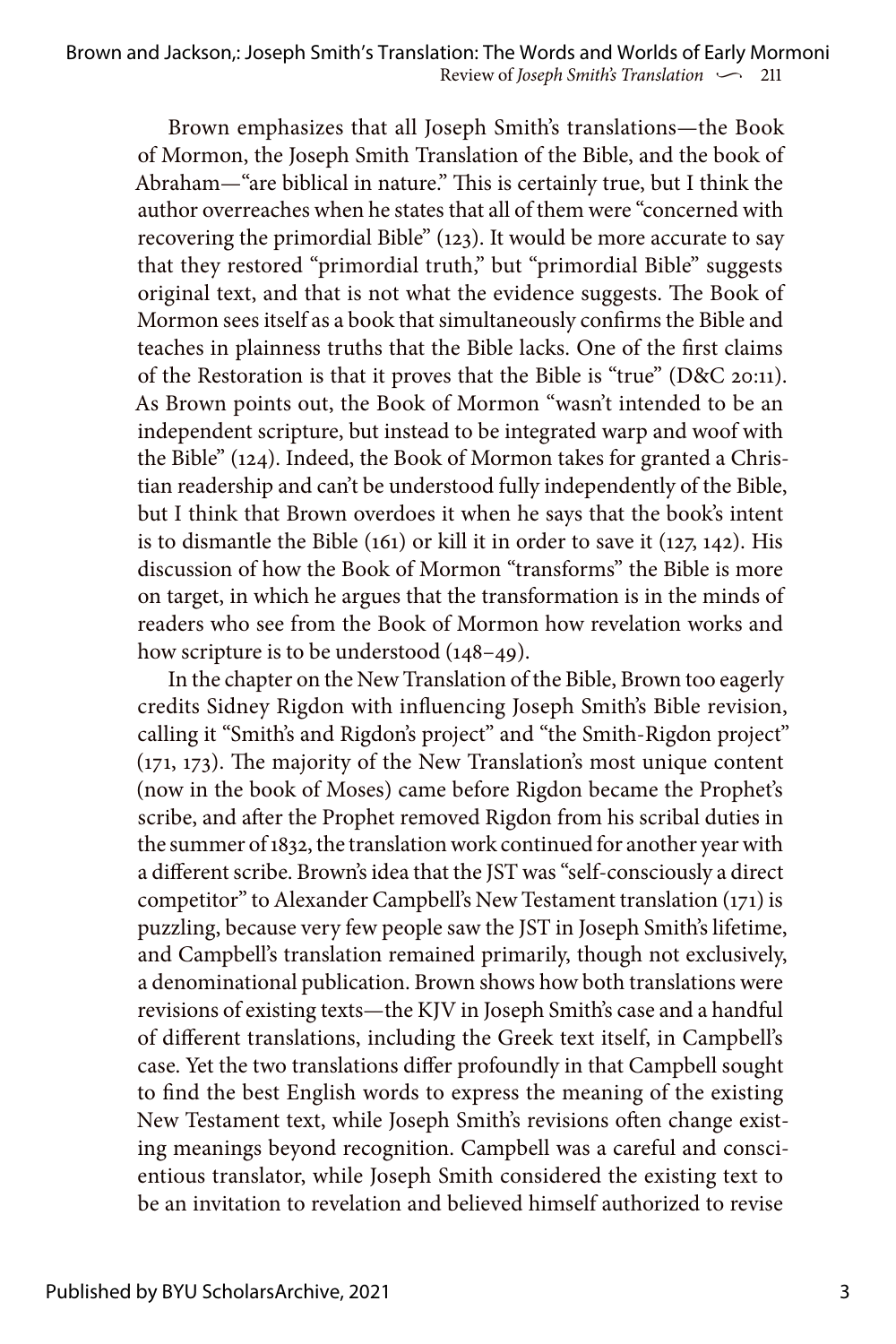both the Bible's wordings and its meanings. Brown describes this as "moving past the English text" (173), but it was actually much more than that because the New Translation was moving past even the Hebrew and Greek texts as well. As for what the Prophet was doing in the New Translation, Brown correctly asserts that he was "ranging all over the map" to produce his revised text (185).

The author demonstrates well how Joseph Smith's translations, revelations, and sermons reflect repeatedly on the Bible, and his description of how the Prophet's revelations and sermons are interlaced with scriptural texts is one of the highlights of the book (183–91).

The survey of the documents associated with the book of Abraham focuses more on their content than on the continuing debates about their origin. Brown's discussion shows a great deal of research and thought in his effort to integrate all the documents together and understand them. Collectively he calls them "the Egyptian Bible" (for example, 227). Some readers may be concerned that his explorations seem to place the associated Egyptian papers on an equal footing with the canonized text, but this kind of integration is one of the characteristics of Brown's book. I don't find his conclusions convincing, but they are a legitimate attempt and are likely as good as the conclusions drawn by others. For most readers, including myself, the Egyptian documents remain a mystery.

The chapter on the temple may be the best in the book, and it is there that the "translation" thesis comes together nicely. "In the temple liturgy he completed in Nauvoo, Smith brought to an idiosyncratic fruition his twin projects of metaphysical translation: the transformation of texts and humans." The revised Genesis and the book of Abraham provided the narrative that "deposited them directly into the scriptural scenes," in which they "became direct participants in cosmic history, welding their own links to their ancestors the same way scripture did." Through this process, "they were themselves transformed" (269).

This book is not for everyone. It is not an easy read, and it is more a work of ponderings than a source of information. Brown's language is dense, and his choice of terminology is sometimes hard to explain. His application of the title "New Translation" to include Joseph Smith's Bibleoriented revelations and sermons is not helpful, because the Prophet and his contemporaries used the title only with respect to the written Bible revision on a specific set of manuscripts. Brown seems to use the title "Visions of Moses" for the whole of what we now call the book of Moses (33, 179), even though the text connects nothing after chapter 4 with Moses, and "Visions of Moses" is a long-standing traditional title